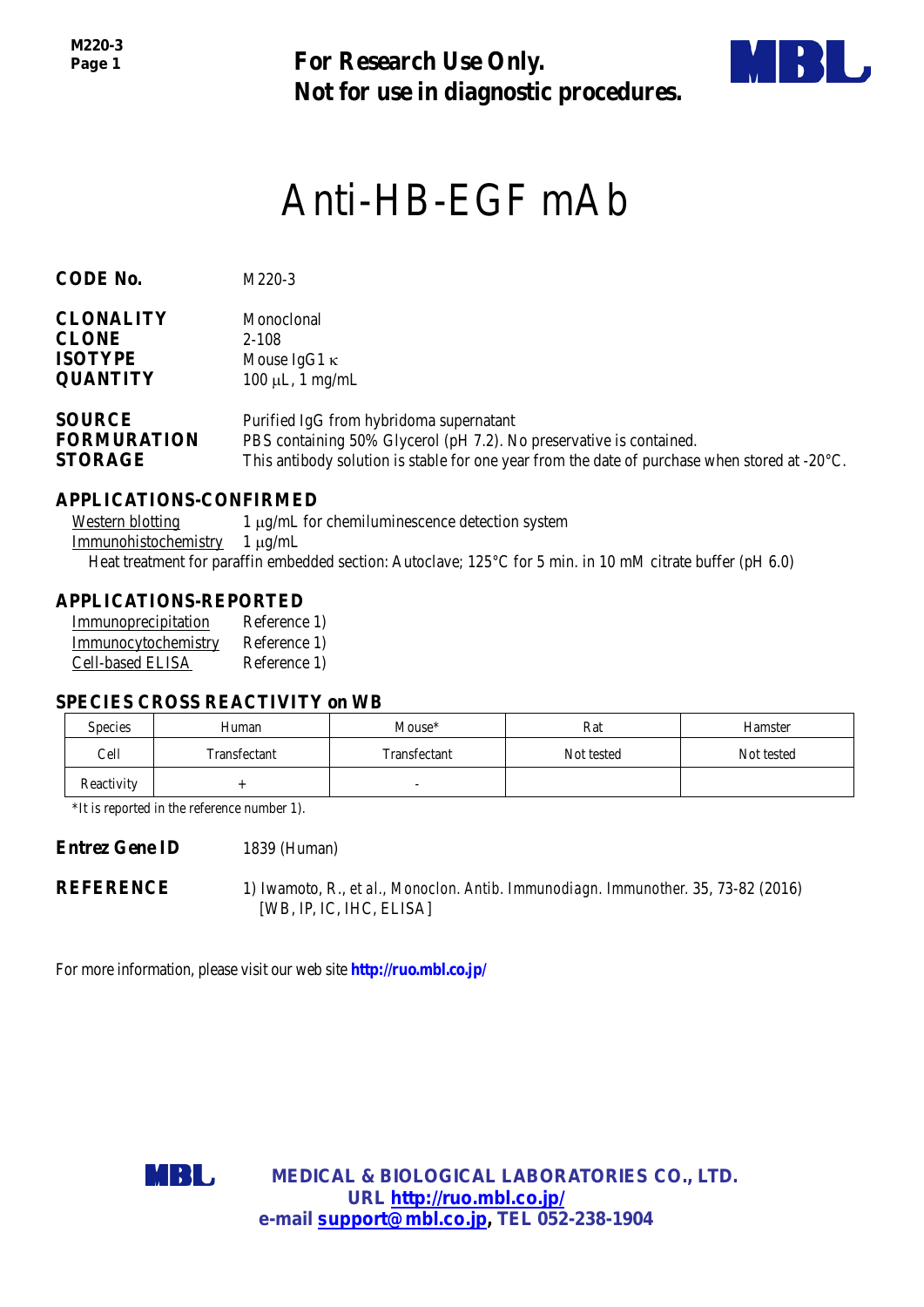*M220-3 Page 2*

# **RELATED PRODUCTS**

M220-3 Anti-HB-EGF mAb (2-108)<br>D308-3 Anti-HB-EGF (Human) mA D308-3 Anti-HB-EGF (Human) mAb (3H4)<br>MI-12-1 Anti-EGF-R (Human) mAb (6F1) MI-12-1 Anti-EGF-R (Human) mAb (6F1)<br>5346 Ab-Match Human AREG Assembl 5346 Ab-Match Human AREG Assembly Kit<br>M075-3 Mouse IgG1 (isotype control) (2E12) Mouse IgG1 (isotype control) (2E12)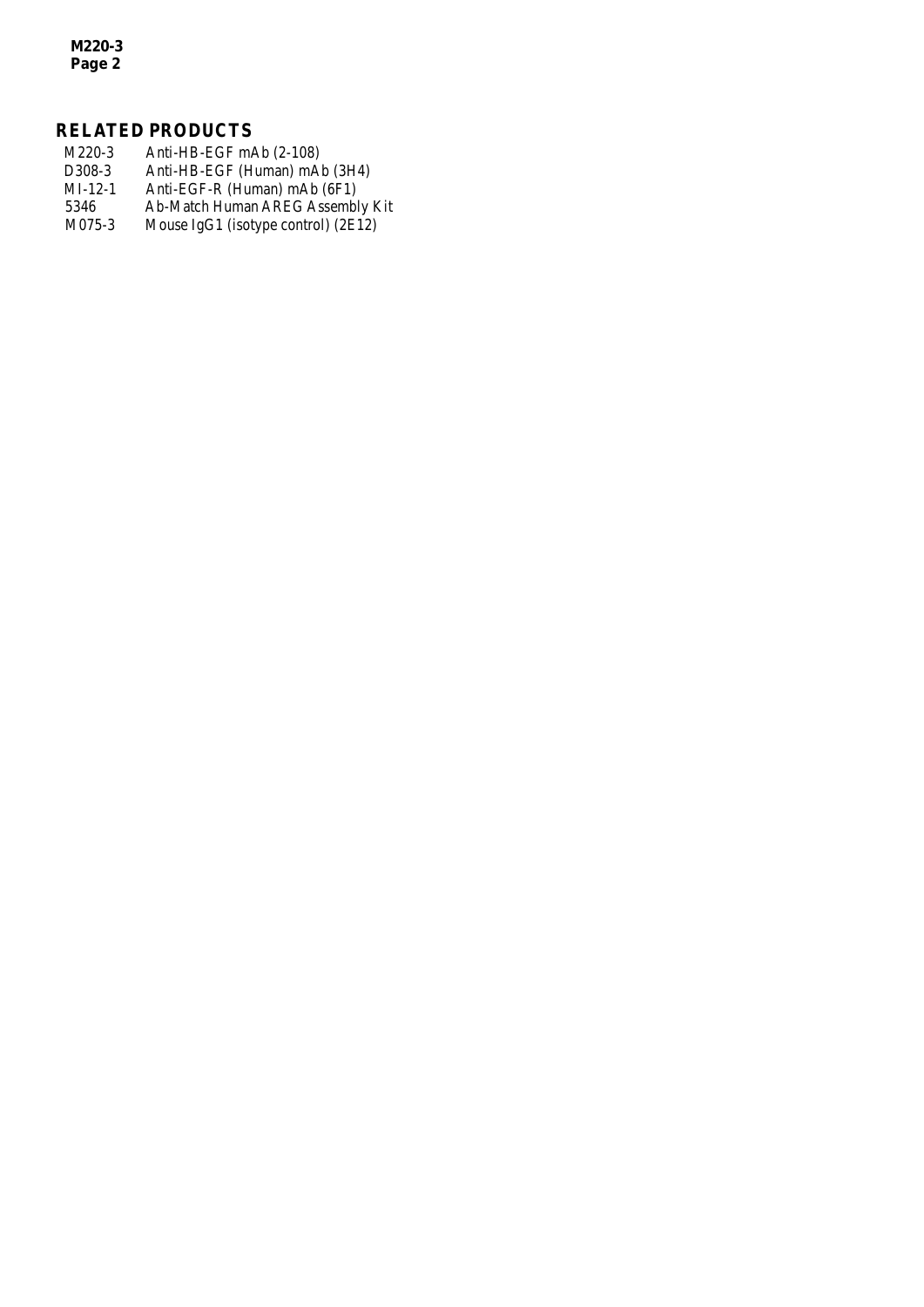# **SDS-PAGE & Western blotting**

- 1) Wash 5 x  $10^6$  cells 3 times with PBS and suspend them in 500  $\mu$ L of Laemmli's sample buffer, then sonicate briefly (up to 10 sec.).
- 2) Boil the sample for 10 min. and centrifuge. Load 10 µL of the sample per lane in a 1-mm-thick SDS-polyacrylamide gel (15% acrylamide) for electrophoresis.
- 3) Blot the protein to a polyvinylidene difluoride (PVDF) membrane at 1 mA/cm<sup>2</sup> for 1 hr. in a semi-dry transfer system (Transfer Buffer: 25 mM Tris, 190 mM glycine, 20% MeOH). See the manufacturer's manual for precise transfer procedure.
- 4) To reduce nonspecific binding, soak the membrane in 5% skimmed milk (in PBS, pH 7.2) for 1 hr. at room temperature.
- 5) Incubate the membrane with primary antibody diluted with 1% skimmed milk (in PBS, pH 7.2) as suggested in the **APPLICATION** for 1 hr. at room temperature. (The concentration of antibody will depend on the conditions.)
- 6) Wash the membrane with PBS-T [0.05% Tween-20 in PBS] (5 min. x 3 times).
- 7) Incubate the membrane with 1:5,000 of Anti-IgG (Mouse) pAb-HRP (MBL; code no. 330) diluted with 1% skimmed milk (in PBS, pH 7.2) for 1 hr. at room temperature.
- 8) Wash the membrane with PBS-T (5 min. x 3 times).
- 9) Wipe excess buffer on the membrane, then incubate it with appropriate chemiluminescence reagent for 1 min. Remove extra reagent from the membrane by dabbing with paper towel, and seal it in a plastic wrap.
- 10) Expose to an X-ray film in a dark room for 15 sec. Develop the film as usual. The condition for exposure and development may vary.

(Positive control for Western blotting; 293T transfectant)



#### *Western blot analysis of human HB-EGF*

Sample: 293T transfectant

Immunoblotted with Anti-HB-EGF mAb (M220-3)